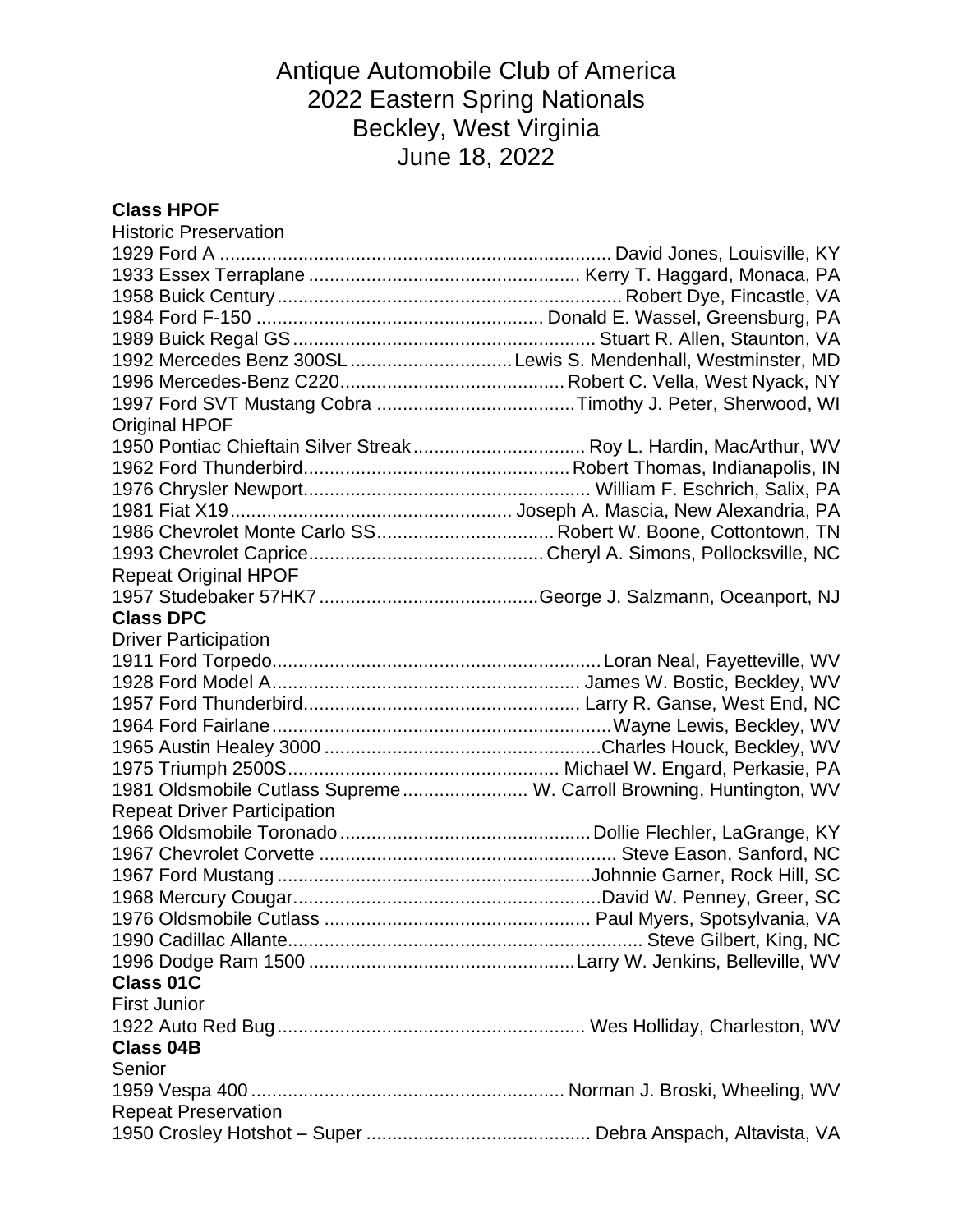## **Class 04C**

| <b>First Junior</b>                                              |  |
|------------------------------------------------------------------|--|
|                                                                  |  |
| Class 05D                                                        |  |
| <b>First Junior</b>                                              |  |
|                                                                  |  |
| <b>Class 05H</b>                                                 |  |
| <b>First Junior</b>                                              |  |
|                                                                  |  |
| Senior                                                           |  |
|                                                                  |  |
|                                                                  |  |
| <b>Class 18B</b>                                                 |  |
| Senior                                                           |  |
|                                                                  |  |
| <b>Class 19A</b>                                                 |  |
| <b>First Junior</b>                                              |  |
|                                                                  |  |
|                                                                  |  |
|                                                                  |  |
| Second Junior                                                    |  |
|                                                                  |  |
| <b>Repeat Preservation</b>                                       |  |
|                                                                  |  |
|                                                                  |  |
|                                                                  |  |
|                                                                  |  |
|                                                                  |  |
| <b>Class 19C</b>                                                 |  |
| <b>First Preservation</b>                                        |  |
|                                                                  |  |
| <b>Class 19D</b>                                                 |  |
| <b>First Junior</b>                                              |  |
|                                                                  |  |
| <b>Class 19E</b>                                                 |  |
| <b>First Junior</b>                                              |  |
|                                                                  |  |
| Senior                                                           |  |
|                                                                  |  |
| <b>Repeat Preservation</b>                                       |  |
|                                                                  |  |
| <b>Class 20A</b>                                                 |  |
| <b>Repeat Preservation</b>                                       |  |
|                                                                  |  |
| <b>Class 20C</b>                                                 |  |
| Senior                                                           |  |
| 1934 Hudson - Terraplane Model K Todd Harrington, Winchester, VA |  |
| <b>Class 20D</b>                                                 |  |
| Senior                                                           |  |
|                                                                  |  |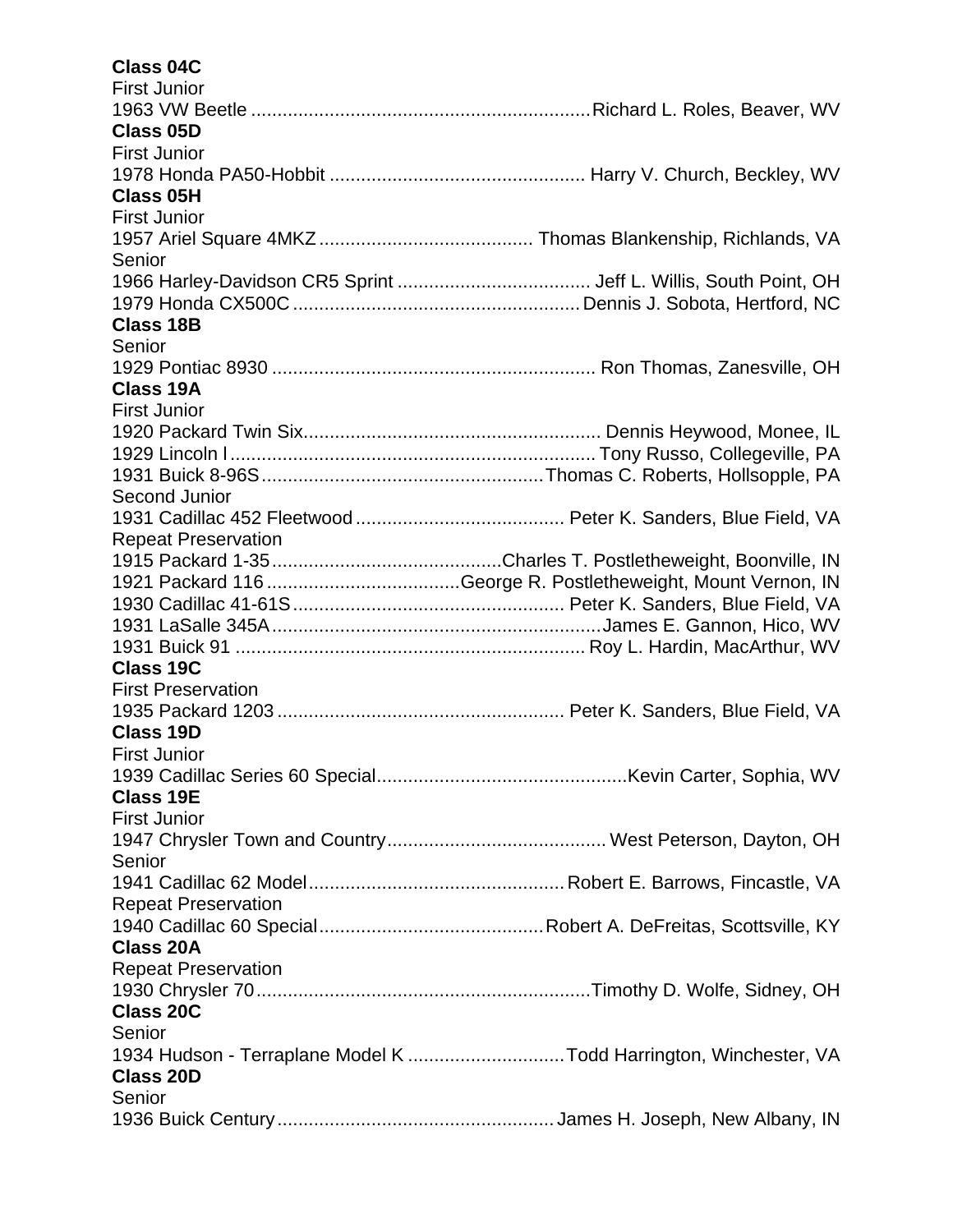#### **Class 20F Sopier**

| <b>PELIIOI</b>                                                       |  |
|----------------------------------------------------------------------|--|
| 1940 LaSalle 52 Special William L. Harper, Jr., Hendersonville, NC   |  |
| <b>Class 21G</b>                                                     |  |
| <b>First Junior</b>                                                  |  |
|                                                                      |  |
| <b>Class 22B</b>                                                     |  |
| <b>First Junior</b>                                                  |  |
|                                                                      |  |
| Senior                                                               |  |
|                                                                      |  |
| <b>Repeat Preservation</b>                                           |  |
|                                                                      |  |
| <b>Class 22C</b>                                                     |  |
| <b>First Junior</b>                                                  |  |
|                                                                      |  |
|                                                                      |  |
|                                                                      |  |
| <b>Repeat Preservation</b>                                           |  |
|                                                                      |  |
| <b>Class 22G</b>                                                     |  |
| <b>Repeat Preservation</b>                                           |  |
|                                                                      |  |
| <b>Class 24A</b>                                                     |  |
| <b>First Junior</b>                                                  |  |
| 1985 Wolfgang/Trostle Beefmobile Barry L. Klinedinst, Manchester, PA |  |
| Senior                                                               |  |
|                                                                      |  |
| <b>Class 24D</b>                                                     |  |
| <b>First Preservation</b>                                            |  |
|                                                                      |  |
| <b>Class 25A</b>                                                     |  |
| <b>First Junior</b>                                                  |  |
|                                                                      |  |
| Senior                                                               |  |
|                                                                      |  |
| <b>Class 25B</b>                                                     |  |
| <b>Repeat Preservation</b>                                           |  |
|                                                                      |  |
| Class 25C                                                            |  |
| <b>First Junior</b>                                                  |  |
|                                                                      |  |
|                                                                      |  |
| <b>Class 25D</b>                                                     |  |
| <b>Repeat Preservation</b>                                           |  |
|                                                                      |  |
| <b>Class 25E</b>                                                     |  |
| <b>First Junior</b>                                                  |  |
|                                                                      |  |
| <b>Repeat Preservation</b>                                           |  |
|                                                                      |  |
| <b>Class 26B</b>                                                     |  |
| <b>Repeat Preservation</b>                                           |  |
|                                                                      |  |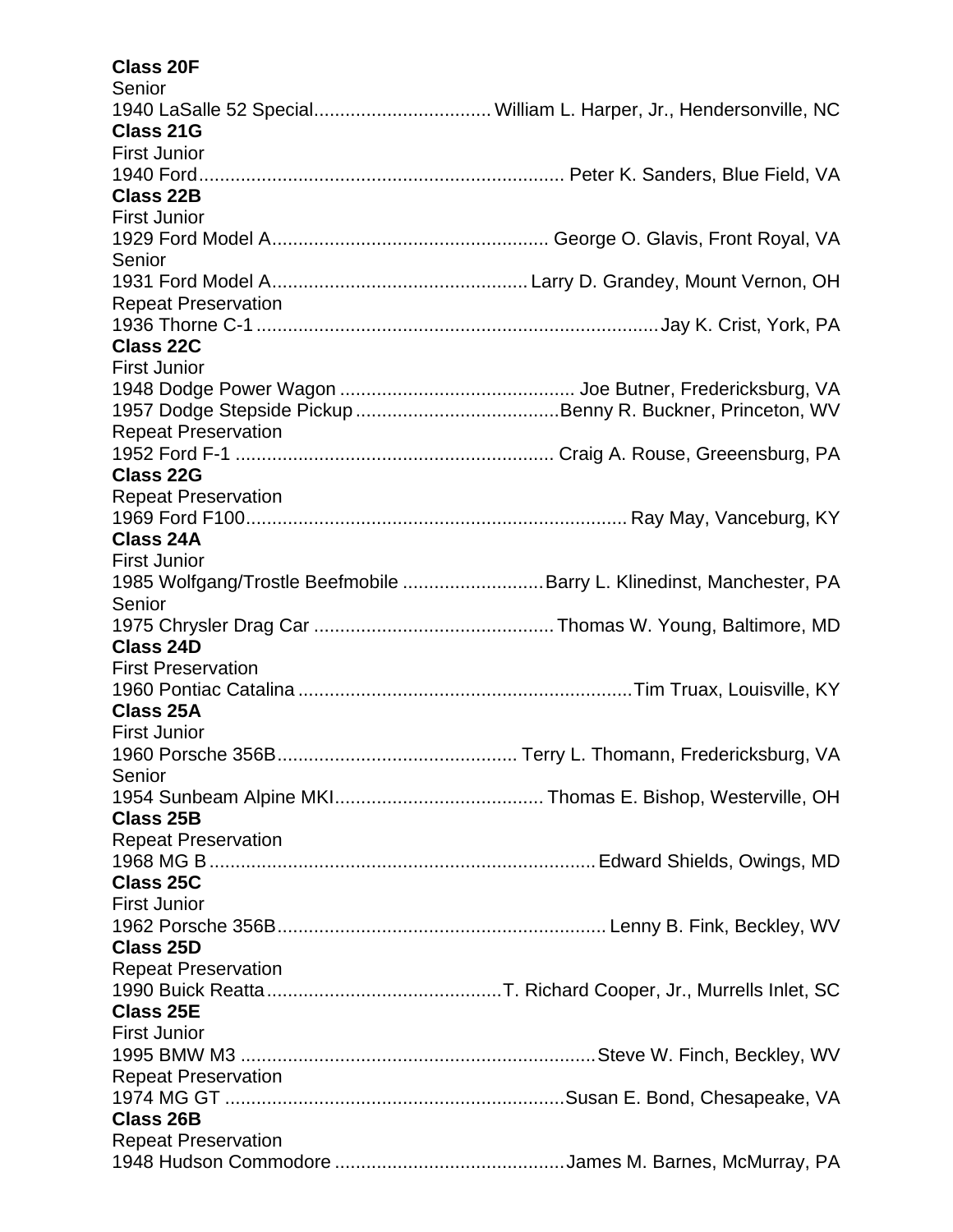### **Class 26C**

| Senior                                                             |  |
|--------------------------------------------------------------------|--|
|                                                                    |  |
| <b>Class 26D</b>                                                   |  |
| Second Junior                                                      |  |
|                                                                    |  |
| <b>Repeat Preservation</b>                                         |  |
|                                                                    |  |
| <b>Class 27A</b>                                                   |  |
| <b>Repeat Preservation</b>                                         |  |
|                                                                    |  |
| <b>Class 27B</b>                                                   |  |
| <b>Repeat Preservation</b>                                         |  |
|                                                                    |  |
| <b>Class 27C</b>                                                   |  |
| <b>First Junior</b>                                                |  |
|                                                                    |  |
| <b>Class 27E</b>                                                   |  |
| <b>First Junior</b>                                                |  |
|                                                                    |  |
|                                                                    |  |
|                                                                    |  |
| <b>Repeat Preservation</b>                                         |  |
|                                                                    |  |
| <b>Class 27F</b>                                                   |  |
| Senior                                                             |  |
| 1965 Mercury Comet Caliente Sheldon E. Gilliam, Sr., Hampton, VA   |  |
| <b>Class 27G</b>                                                   |  |
| <b>Second Junior</b>                                               |  |
|                                                                    |  |
| <b>Repeat Preservation</b>                                         |  |
|                                                                    |  |
| <b>Class 27H</b>                                                   |  |
| <b>Repeat Preservation</b>                                         |  |
|                                                                    |  |
| Class 27J                                                          |  |
| <b>First Junior</b>                                                |  |
|                                                                    |  |
| Senior                                                             |  |
|                                                                    |  |
| <b>Repeat Preservation</b>                                         |  |
|                                                                    |  |
| <b>Class 27L</b>                                                   |  |
| <b>First Junior</b>                                                |  |
|                                                                    |  |
| Class 270                                                          |  |
| <b>First Junior</b>                                                |  |
|                                                                    |  |
| <b>Class 27P</b>                                                   |  |
| <b>First Junior</b>                                                |  |
| 1985 Mercedes 300 CD Turbo Diesel Jerome M. Dean, Philadelphia, PA |  |
|                                                                    |  |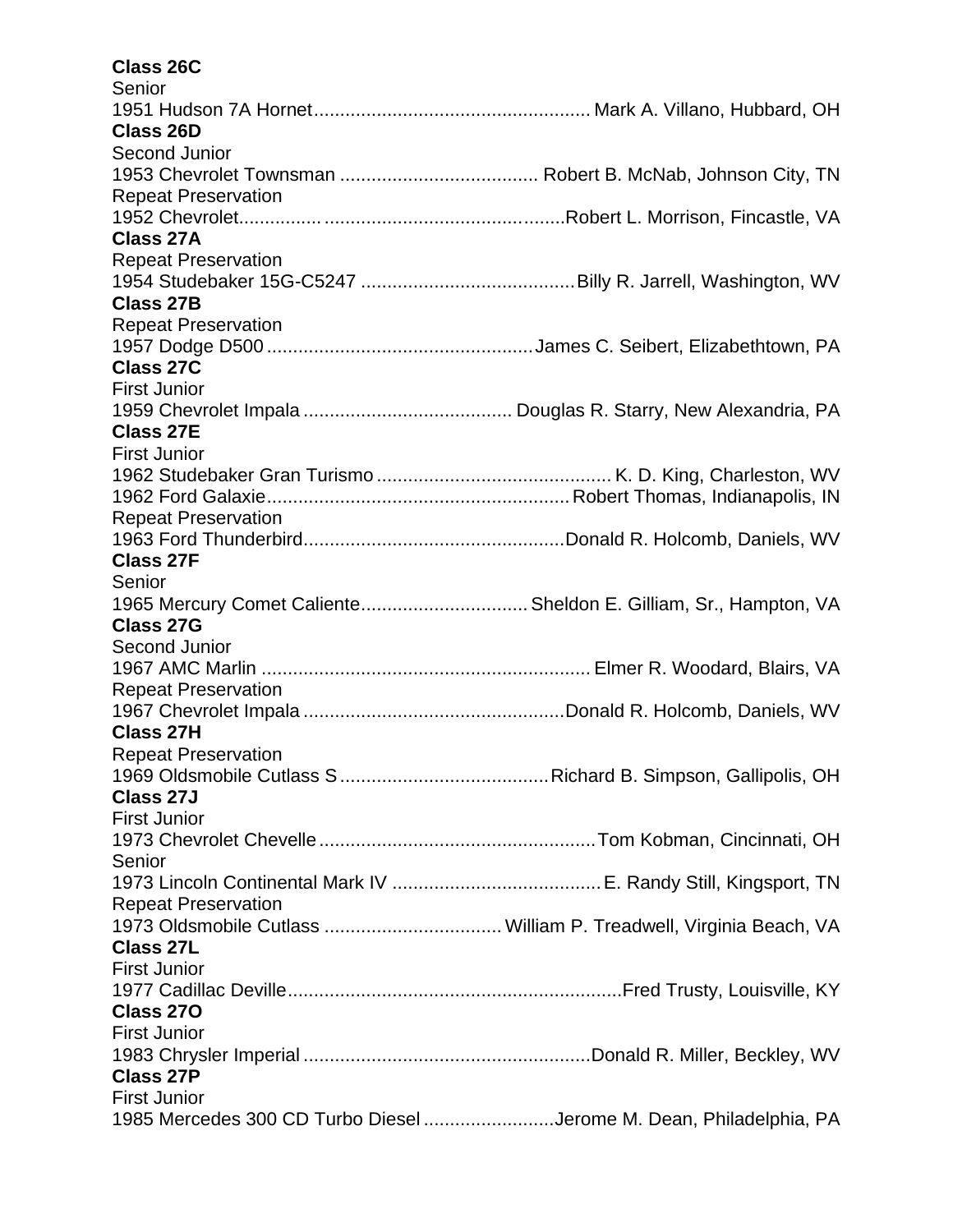#### **Class 27Q Sopier**

| <b>PELIIOI</b>             |  |
|----------------------------|--|
|                            |  |
| <b>Repeat Preservation</b> |  |
|                            |  |
| <b>Class 27S</b>           |  |
| <b>First Junior</b>        |  |
|                            |  |
| Senior                     |  |
|                            |  |
| <b>First Preservation</b>  |  |
|                            |  |
| <b>Repeat Preservation</b> |  |
|                            |  |
| Class 29                   |  |
| <b>First Junior</b>        |  |
|                            |  |
| <b>Class 30A</b>           |  |
| <b>First Junior</b>        |  |
|                            |  |
|                            |  |
| <b>Class 30C</b>           |  |
| <b>Repeat Preservation</b> |  |
|                            |  |
| <b>Class 31</b>            |  |
| <b>First Junior</b>        |  |
|                            |  |
| Senior                     |  |
|                            |  |
| <b>Repeat Preservation</b> |  |
|                            |  |
| <b>Class 32</b>            |  |
| <b>First Junior</b>        |  |
|                            |  |
| <b>Repeat Preservation</b> |  |
|                            |  |
| <b>Class 34A</b>           |  |
| Senior                     |  |
|                            |  |
| <b>Repeat Preservation</b> |  |
|                            |  |
| <b>Class 34C</b>           |  |
| <b>First Junior</b>        |  |
|                            |  |
| <b>Class 35A</b>           |  |
| <b>First Junior</b>        |  |
|                            |  |
| <b>Class 36A</b>           |  |
|                            |  |
| Senior                     |  |
|                            |  |
| <b>Repeat Preservation</b> |  |
|                            |  |